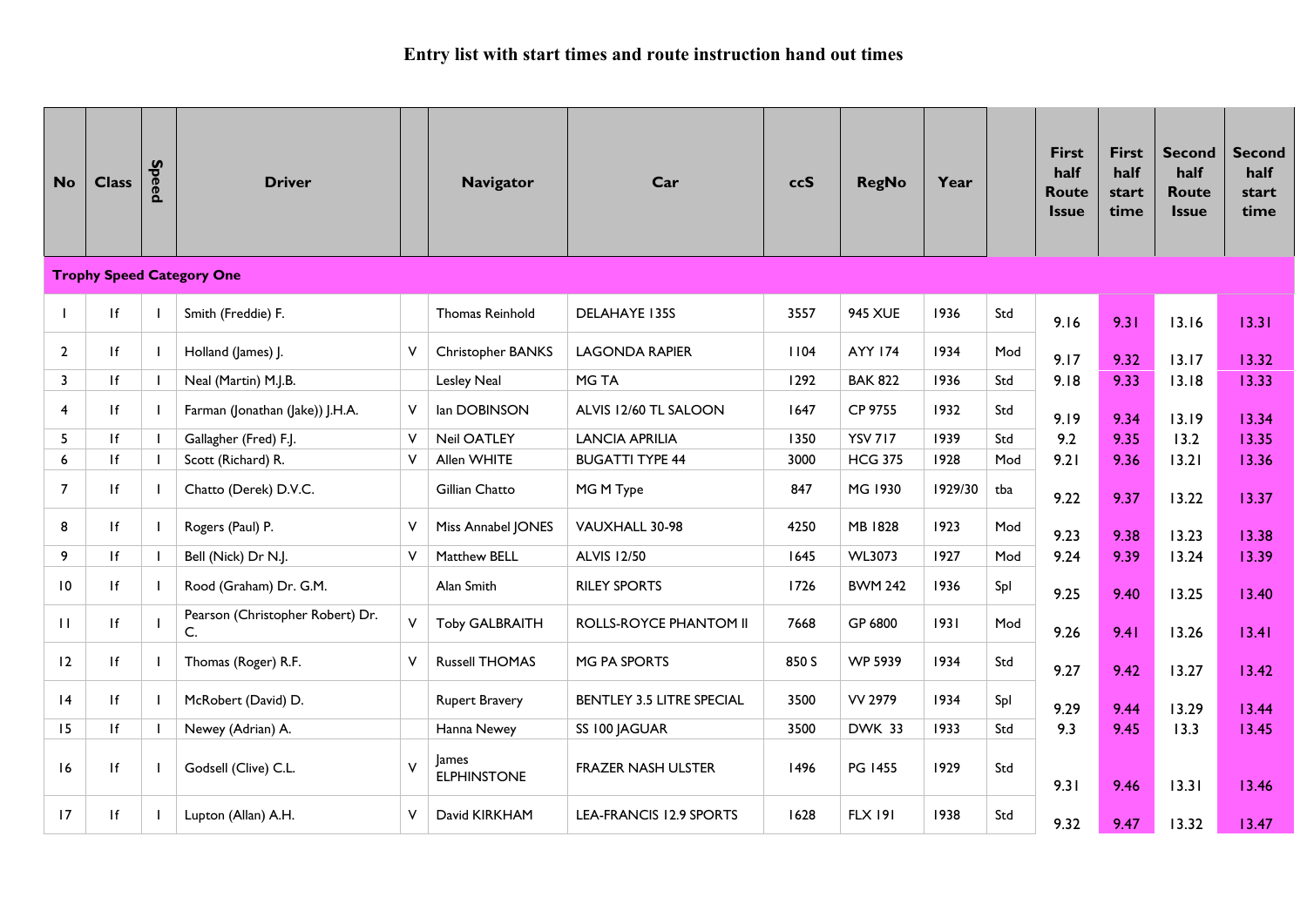| <b>Trophy Speed Category Two</b>        |                                   |                |                              |        |                             |                                               |        |                |         |     |      |       |         |       |
|-----------------------------------------|-----------------------------------|----------------|------------------------------|--------|-----------------------------|-----------------------------------------------|--------|----------------|---------|-----|------|-------|---------|-------|
| 20                                      | $\mathsf{ls}$                     | $\overline{2}$ | Prest (Richard) R.B.         | v      | David BOND                  | <b>MORRIS COWLEY</b><br><b>BULLNOSE</b>       | 1479   | AX 9257        | 1926    | Std | 9.35 | 9.50  | 13.35   | 13.50 |
| 21                                      | ls.                               | $\mathbf{2}$   | Renshaw (Robert) R.          | V      | Mrs Liz RENSHAW             | <b>AUSTIN 4 SEAT TOURER</b>                   | 747    | IK 2676        | 1932    | Mod | 9.36 | 9.51  | 13.36   | 13.51 |
|                                         | <b>Clubmans- Speed Category 2</b> |                |                              |        |                             |                                               |        |                |         |     |      |       |         |       |
| 23                                      | 2v                                | $\mathbf{2}$   | Rivett (Brian) B.A.          |        | Nigel Hinds                 | <b>BENTLEY 4 1/4</b>                          | 4257   | <b>EMF 722</b> | 1936    | tba | 9.23 | 9.53  | 13.23   | 13.53 |
| 24                                      | 2v                                | $\mathbf{2}$   | Godwin (Peter) P.R.          |        | Dorinda Godwin              | ALFA ROMEO 6C 1750<br><b>GRAN TURISMO</b>     | 1750   | <b>ELM 867</b> | 1930    | Mod | 9.24 | 9.54  | 13.24   | 13.54 |
| 25                                      | 2v                                | $\mathbf{2}$   | Pennington (Sarah) Mrs S.L.  | $\vee$ | David<br><b>PENNINGTON</b>  | <b>AUSTIN 7 CHUMMY</b>                        | 747    | <b>YX 6686</b> | 1928    | Std | 9.25 | 9.55  | 13.25   | 13.55 |
| 26                                      | 2v                                | $\overline{2}$ | Trentham (Martin) M.J.       |        | Anji Martin                 | <b>BENTLEY 4.5 LITRE</b>                      | 4398   | <b>UC 2467</b> | 1928    | Mod | 9.26 | 9.56  | 13.26   | 13.56 |
| 27                                      | 2v                                | $\mathbf{2}$   | Whellock (Tim) T.J.          | $\vee$ | Mrs Anne<br><b>WHELLOCK</b> | MG PA                                         | 847    | <b>BNE42</b>   | 1935    | Std | 9.27 | 9.57  | 13.27   | 13.57 |
| 28                                      | 2v                                | $\overline{2}$ | Mortimer (Andrew) A.R.       |        | Mrs H Warren                | RILEY LYNX 12/6                               | 1633   | AYE 622        | 1933    | Mod | 9.28 | 9.58  | 13.28   | 13.58 |
| 29                                      | 2v                                | $\mathbf{2}$   | Hanna (Peter) C.P.           | V      | Adrian DUCKER               | <b>RILEY GAMECOCK</b>                         | 1087   | <b>VC 9898</b> | 1931    | Mod | 9.29 | 9.59  | 13.29   | 13.59 |
| 30                                      | 2v                                | $\mathbf{2}$   | Collins (Felix) W.F.K.       |        | Graeme Hodges               | ALVIS SPEED 20                                | 2511   | <b>BGN 942</b> | 1934    | Std | 9.30 | 10.00 | 13.30   | 14.00 |
| 31                                      | 2v                                | $\overline{2}$ | Thorp (Neil) N.              |        | Pamela Gledhill             | <b>RAILTON RANALAH SPORTS</b><br><b>COUPE</b> | 4168   | Z6201          | 1935    | Mod | 9.31 | 10.01 | 13.31   | 14.01 |
| 32                                      | 2v                                | $\mathbf{2}$   | Pilkington (Erika) Mrs E.    | V      | James PORTWAY               | <b>AUSTIN 7 ULSTER SPORTS</b>                 | 747    | TV 2732        | 1930    | Mod | 9.32 | 10.02 | 13.32   | 14.02 |
| 33                                      | 2v                                | $2^{\circ}$    | Crouch (David) D.            | $\vee$ | Andrew FOX                  | <b>RENAULT KJI</b>                            | 950    | EL 1782        | 1924    | Std | 9.33 | 10.03 | 13.33   | 14.03 |
| 34                                      | 2v                                | $\overline{2}$ | Tindall (Simon)              |        | <b>TBC</b>                  | ROLLS-ROYCE 20 HP                             | 3127   | <b>YP312</b>   | 1926/29 | tba | 9.34 | 10.04 | 13.34   | 14.04 |
| <b>Champagne Class Speed Category 2</b> |                                   |                |                              |        |                             |                                               |        |                |         |     |      |       |         |       |
| 36                                      | 3v                                | $\mathbf{2}$   | Swann (Chris) C.             |        | Dr Robert Child             | <b>INVICTA 3 LITRE</b>                        | 2986   | <b>KPX 373</b> | 1928    | tba | 9.21 | 10.06 | $13.21$ | 14.06 |
| 37                                      | 3v                                | $\mathbf{2}$   | Wrapson (Roger) R.M.         |        | roger wrapson               | RILEY 15/6 LYNX TOURER                        | 1726   | <b>DPL 765</b> | 1936    | Std | 9.22 | 10.07 | 13.22   | 14.07 |
| 38                                      | 3v                                | $\mathbf{2}$   | Monnington (Catherine) Ms C. |        | Marc Tucker                 | <b>LAGONDA Tourer</b>                         |        | GK 4650        | 1930    | tba | 9.23 | 10.08 | 13.23   | 14.08 |
| 39                                      | 3v                                | $\mathbf{2}$   | Zaidmann (George) G.         |        | Anne-Marie Jones            | TRIUMPH GLORIA VITESSE                        | 1765   | <b>DSM 32</b>  | 1938    | Spl | 9.24 | 10.09 | 13.24   | 14.09 |
| 40                                      | 3v                                | $\mathbf{2}$   | Whitmore (James) J.N.        |        | Sara Whitmore               | LAGONDA M35 RAPIDE                            | 3619   | <b>CGC 757</b> | 1935    | Mod | 9.25 | 10.10 | 13.25   | 14.10 |
| 41                                      | 3v                                | $\mathbf{2}$   | Pilkington (Alex) Miss A.    | V      | David HINCE                 | ALFA ROMEO 6C 1750                            | 1750 S | <b>EAS 751</b> | 1930    | Std | 9.26 | 10.11 | 13.26   | 14.11 |